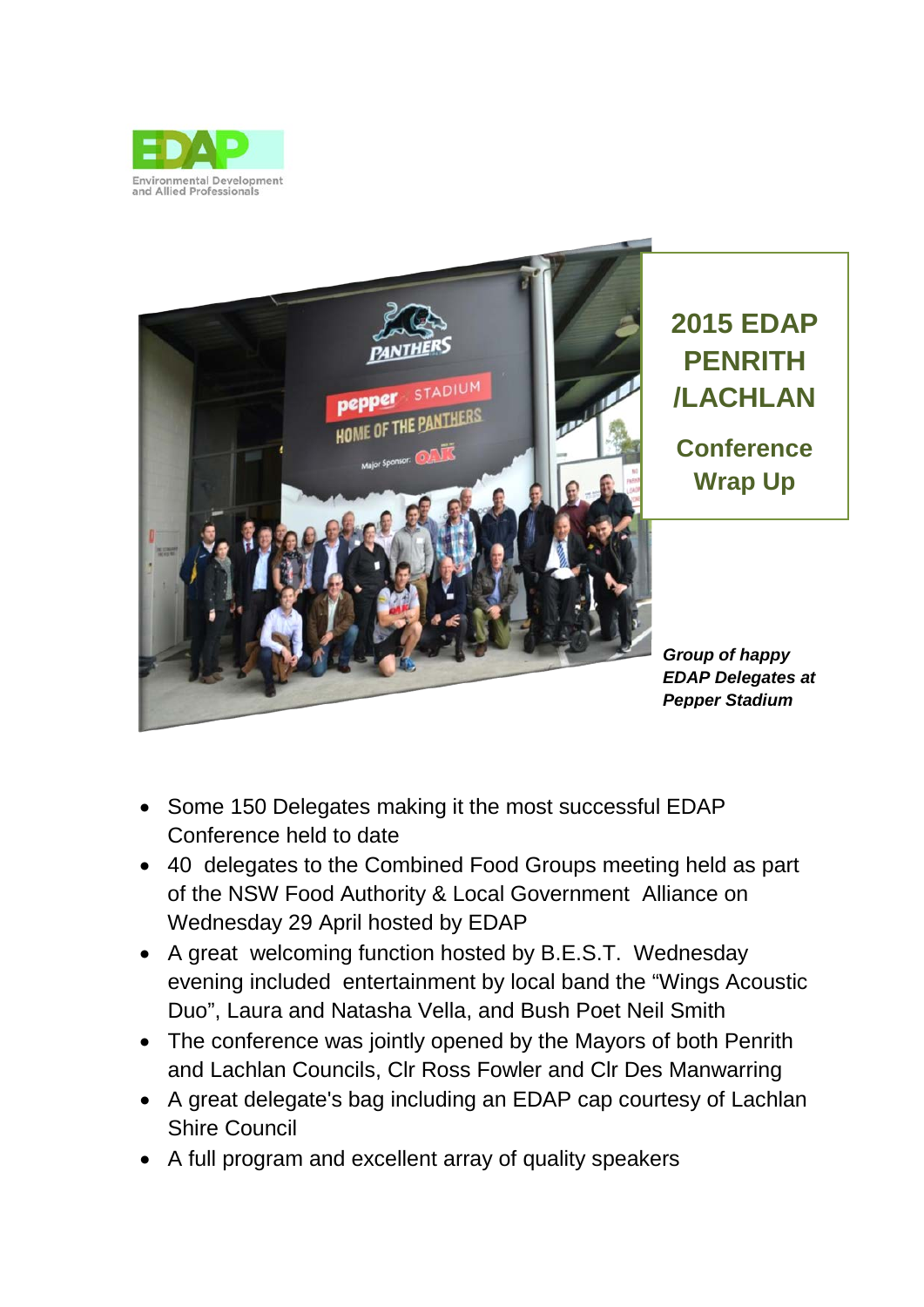- Interesting site visits to Pepper Stadium (formerly Centrebet), Penrith White Water Stadium, Great Wall of Cranebrook, I Fly and Jordan Springs Subdivision
- A well supported EDAP AGM and a new committee elected for the 2015/2016 year
- Dubbo being nominated for the 2016 Conference



- A full conference dinner of 110 delegates including an inspirational talk from Ben Felton on his blind land speed record on a motorbike. Local DJ Anthony Micalef ensured the dance floor was full
- Friday had a full half day program with some very informative presentations. Best on field were the Friday morning presenters backing up after the conference dinner
- The new *TAGS* program Trainees and Graduates initiative by Penrith City Council and supported by EDAP
- The Barista coffee machine in the foyer was very well supported a big hit with delegates - thanks to Penrith City Council
- Friday afternoon EDAP hosted the Bi Annual Health & Building Inspectors reunion. Whilst numbers were down, many old faces made the effort and had a great afternoon catching up and reminiscing over a few quiet ales